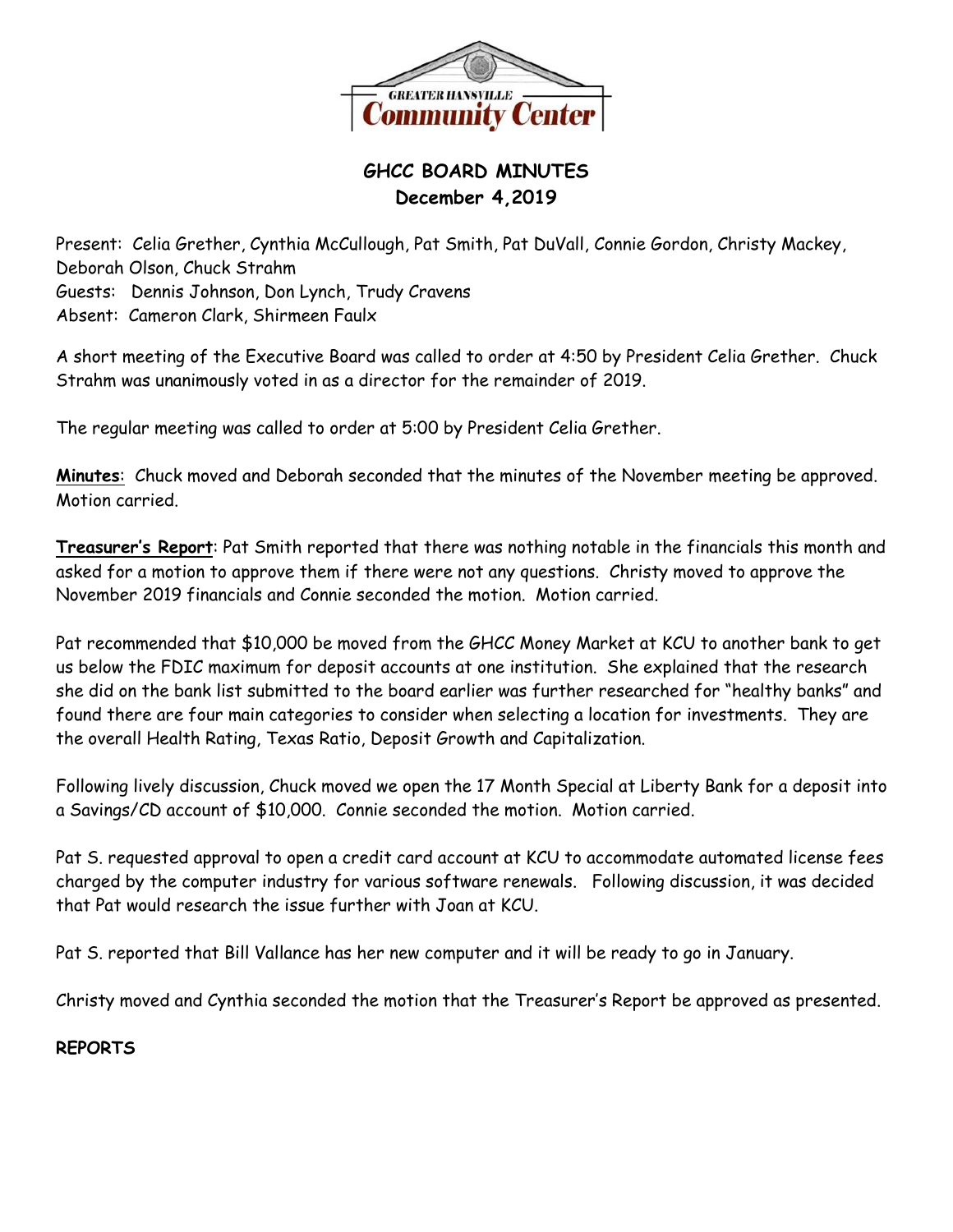### **Rental Report**:

Pat Smith reported November rentals were as follows: East Room – 3 half days, 3 full days West Room – 5 half days, 5 full days Kitchen use – 1 rental, 4 room use No charge use – 5 GHCC use – 4 Total rental income: \$1,035.00

### **Membership Report**:

Christy reported there were 2 new memberships, 26 renewals, 1 new business and no business or organization renewals.

# **EVENTS**

# **Children's Christmas Party**

According to Christy, all plans for this December 19 event are in place.

### **Bingo Night– New Year's Eve**

Fred would like to meet with all who are involved prior to this event. Deborah will take Connie's place in the kitchen and Celia is available to staff the cash box.

### **Endowment**

Celia will post a thank you to all contributors in the Log. The Endowment fund has reached \$212,000. The April 15 Neighbor's Lunch presentation will be on "Emergency Preparedness for your Pet" by PAWS of Bainbridge Island and North Kitsap.

# **OLD BUSINESS**

# **By-Law Revisions**

After questions and discussion, Celia has postponed continued work on this weighty project to January 2020.

### **Video-taping Policy**

Following review of the new document, Pat D. moved to approve the policy and Christy seconded. Motion carried.

# **Google Drive Project**

All have endorsed Pat's tireless work on this project and appreciation was expressed for her very thorough work to date. Connie moved that Pat maintain the Google Drive Archives and that as